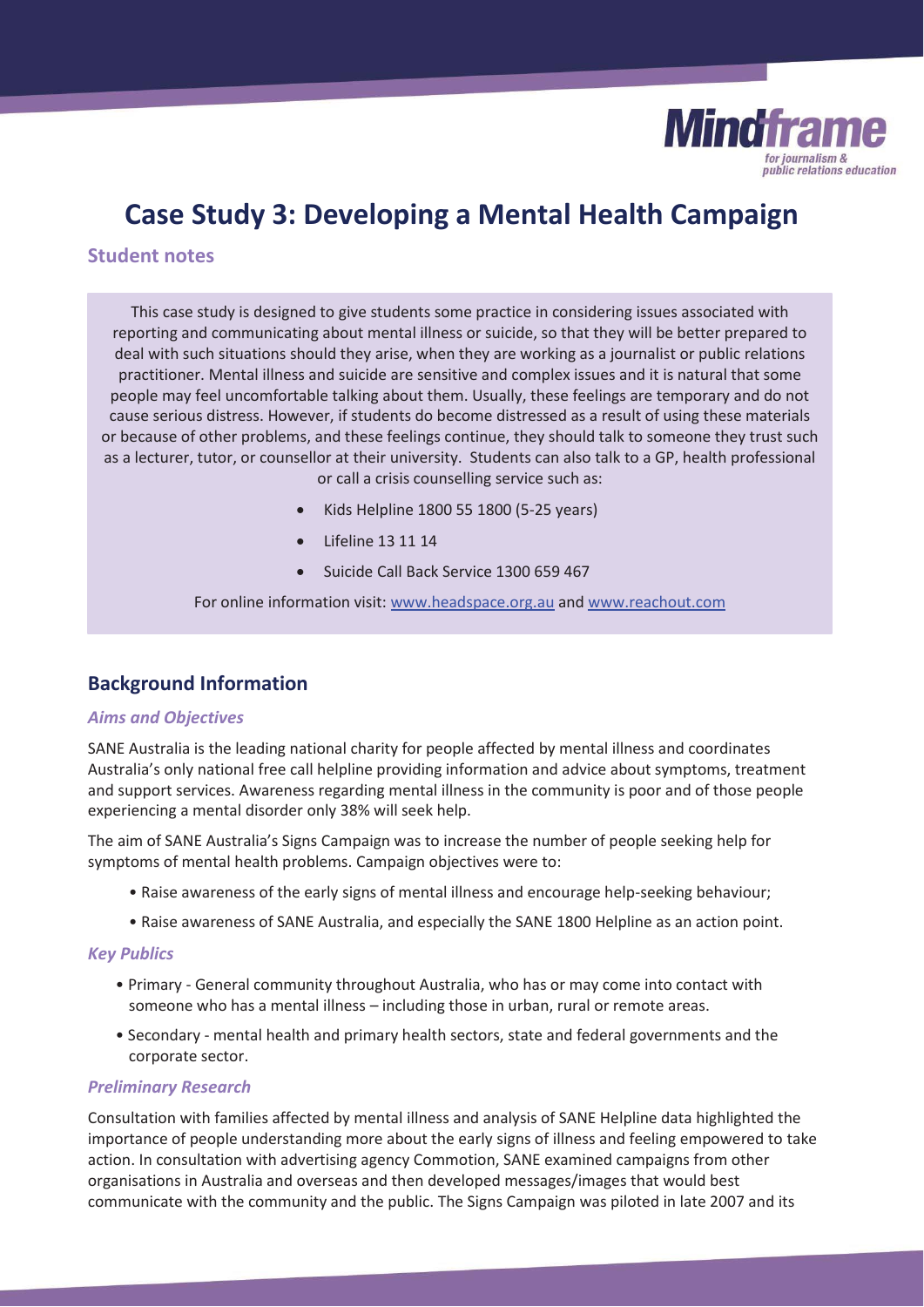

evaluation informed the current strategies, identifying which media channels to use for maximum response.

## *Campaign Strategies and Tactics*

The message of the campaign is that if you or someone you know shows signs of mental illness, there's something you can do and SANE can help put you in touch with information and support.

SANE developed the Signs Campaign in stages, starting with CSAs (community service announcements) in print and radio, moving to paid radio and print CSAs. A television advertisement was then developed and piloted as a CSA. Evaluation of these strategies informed the next stage of the campaign, which includes a mixture of paid and CSA television, radio and print advertisements, and tram stop, airport and notice board posters. Charity filler advertisements have also been developed. Paid advertising is an important bargaining tool for an increased number of CSAs. Advertisements were sent to a wide range of media outlets nationally by media buyers, using their networks.

In associated activity, media releases were distributed to the media, mental health sector and community, describing the advertisements and the aims of the campaign. Several organisations published the release in newsletters/internal publications, some multimedia/advertising covered the issue, particularly online. An alert was sent to grass roots organisations, letting them know about the campaign. This resulted in several organisations contacting SANE for permission to feature the advertisements as part of their awareness raising/training activities, or to showcase the advertisements at conferences, stalls and other venues.

## *Evaluation*

Success of the Signs Campaign was measured through response to the SANE Helpline – which was the action point for the advertisements – before, during and after campaign advertising. Helpline callers were asked to identify the reasons why they had called the SANE Helpline and where they had heard about it. Demographic data were also collected from callers.

Advisors could determine when the television commercials were running (and in which regions), as there was an immediate increase in callers to the Helpline. Helpline data indicated a dramatic increase in the number of callers seeking information about mental illness and referral to other services. There was also anecdotal evidence from the community reporting they had seen or heard the ads.

An example of the impact of the campaign can be seen in comparison of Helpline statistics. In June 2008, when the campaign was being aired on radio and television throughout Australia, 35% reported they heard about SANE via publicity compared to only 17% during the same time in 2007. In the first six months of the Signs Campaign, the Helpline received a 30% increase in calls, with advisors reporting most inquiries were from first time callers.

## *Challenges*

Receiving the 'right' coverage of mental illness in the media is a constant challenge. The Signs Campaign was developed with this mind, to help people understand that mental illness is common, a part of everyday life and experienced by a wide range of people and that learning about the signs and taking action to get help is an important first step in treatment. By featuring everyday street signs and people representing all walks of life, the campaign aims to foster the idea that mental illness affects everyone.

# **Student Exercise**

The information provided above gives an overview of Stage 1 of the Signs social advertising campaign. The evaluation indicates that the campaign achieved a 30% increase in calls to the SANE helpline during the first 6 months. A strategy is now required to support the ongoing community service announcements and